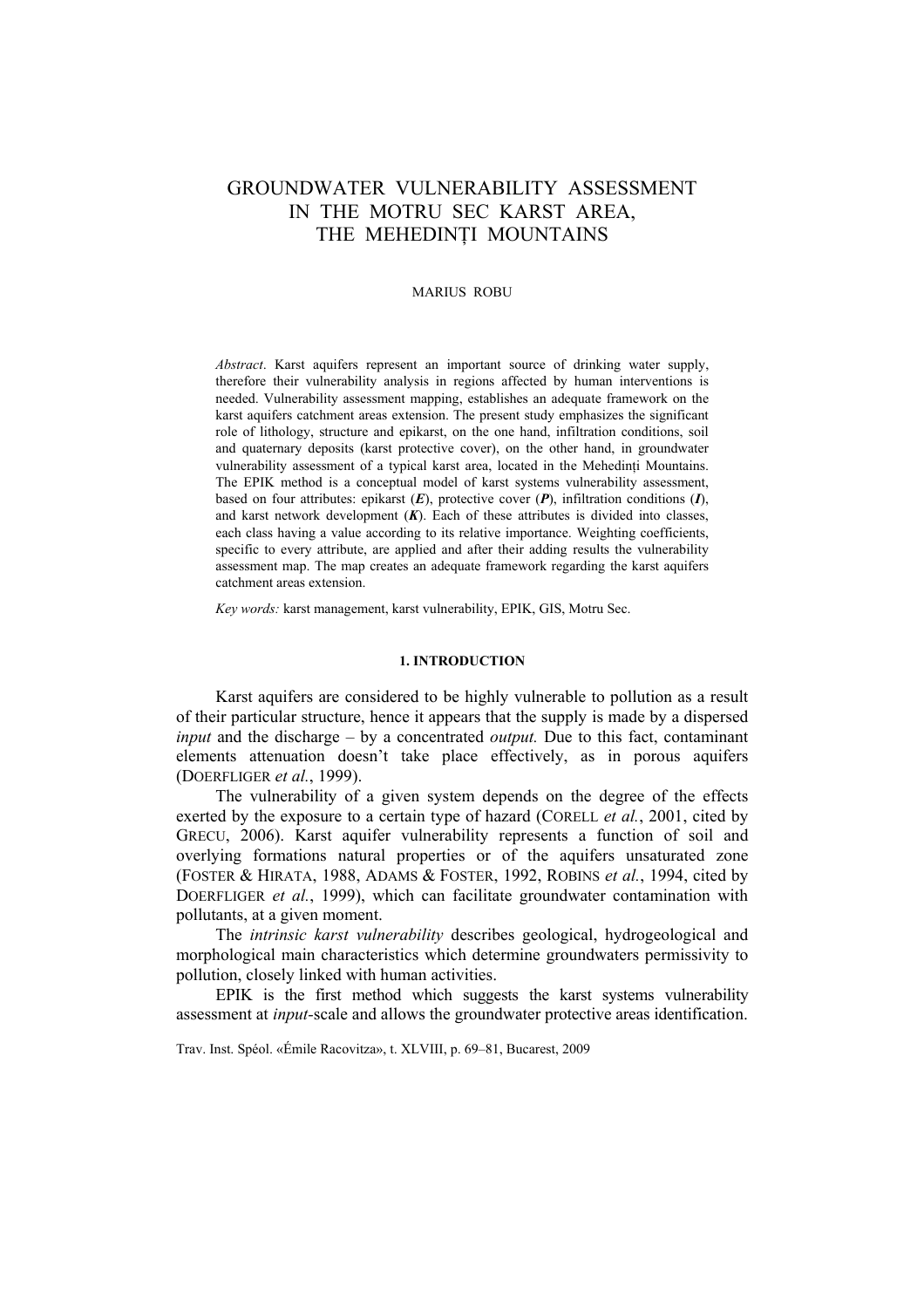The method is based on the hydrogeological conceptual model and takes into account the most significant parameters considered for it.

#### **2. STUDY AREA**

The EPIK method was implemented on an area of 29  $\text{km}^2$ , in the Motrului Sec Basin (Mehedinți Mountains – Fig. 1), located in the central part of the Gorganu-Piatra Cloşanilor karst microunity (TÖRÖK-OANCE, 2005). It is defined by intense karst processes and a large diversity of endo- and exo-karst forms; generally, the caves from the Motru Sec Basin<sup>1</sup> are featured by a large development and an interesting morphohydrography (Lazului Cave, Martel Cave, Cioaca cu Brebenei Cave, Cave-Pothole No. 2 from Sohodoalele Mici and Cave from Poiana Lazului).



Fig. 1. – Study area.

Almost 60% (17.3 km²) of the analyzed area is occupied by carbonate rocks as part of the Danubian Autochthonous. These include Middle Jurassic-Neocomian limestones (Piatra Cloşanilor-Gorganu Crest) and Barremian-Aptian limestones, in

 $1$  113 caves are well-known in the Motru Sec Basin (source: Romanian Karst Inventory).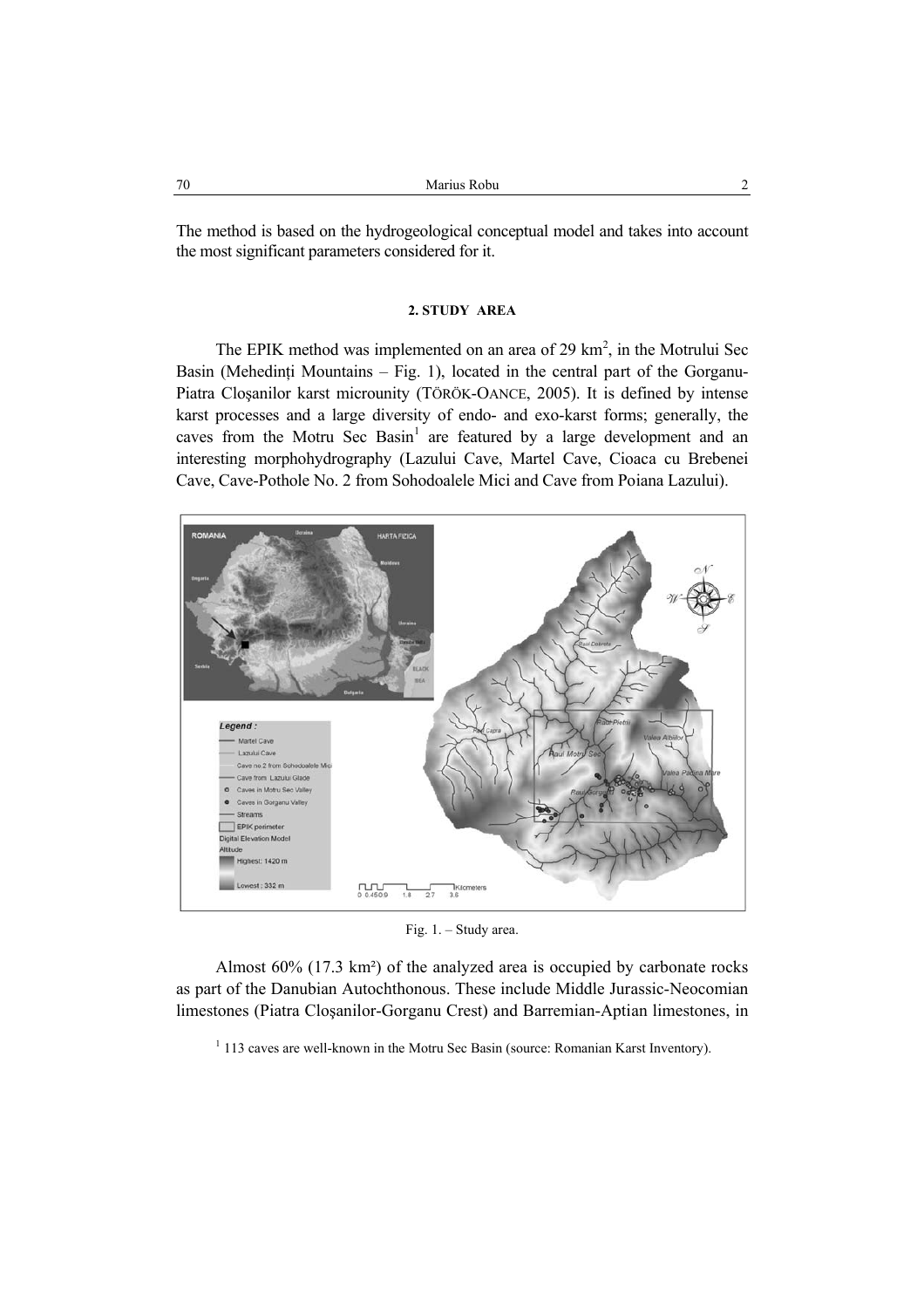Urgonian facies, forming extended karst plateaus, developed in the Piatra Cloşanilor and Sohodoalele Mici area (Fig. 2). The limestones transgressively and unconformably overlie the basement which consists of quartzites, feldspar quartzites, paragneisses, micaschists and skarnes (outcropping in the northwestern part of the area) and the Lower Jurassic black schists, from the Piatra Cloşanilor-Gorganu scarp base, which outcrop only in the northwestern part of the Gorganu Crest. Another category of non-karst rocks is represented by the marly-clayey schists (wildflish tu-sn), from the south-west, which cover carbonate formations.



Fig. 2. – Lithological map (source: geological maps 1:50000, Tismana – POP *et al.*, 1975 and Obârşia-Cloşani – ILIAŞ *et al.*, 1977).

The limestone crest of Piatra Cloşanilor marks the general morphology of the region; it is continued in the south-west by the Gorganu Hill, in the south – by a large monocline karst plateau, and in the north-west by the Piatra Cloşanilor scarp, which highlights the transition from the sedimentary to the Danubian crystalline. The Motru Sec River crosses, from the west to the east, the carbonate formations, through a gorges sector, between the Gorganului Valley and the Motru Sec village.

The narrowing sector of the river overlaps a low compartment, generated by a sub-vertical fault. Dipping direction of the layers is between 40°, in the Middle Jurassic-Neocomian base limestones, and close to 30°, in the Barremian-Aptian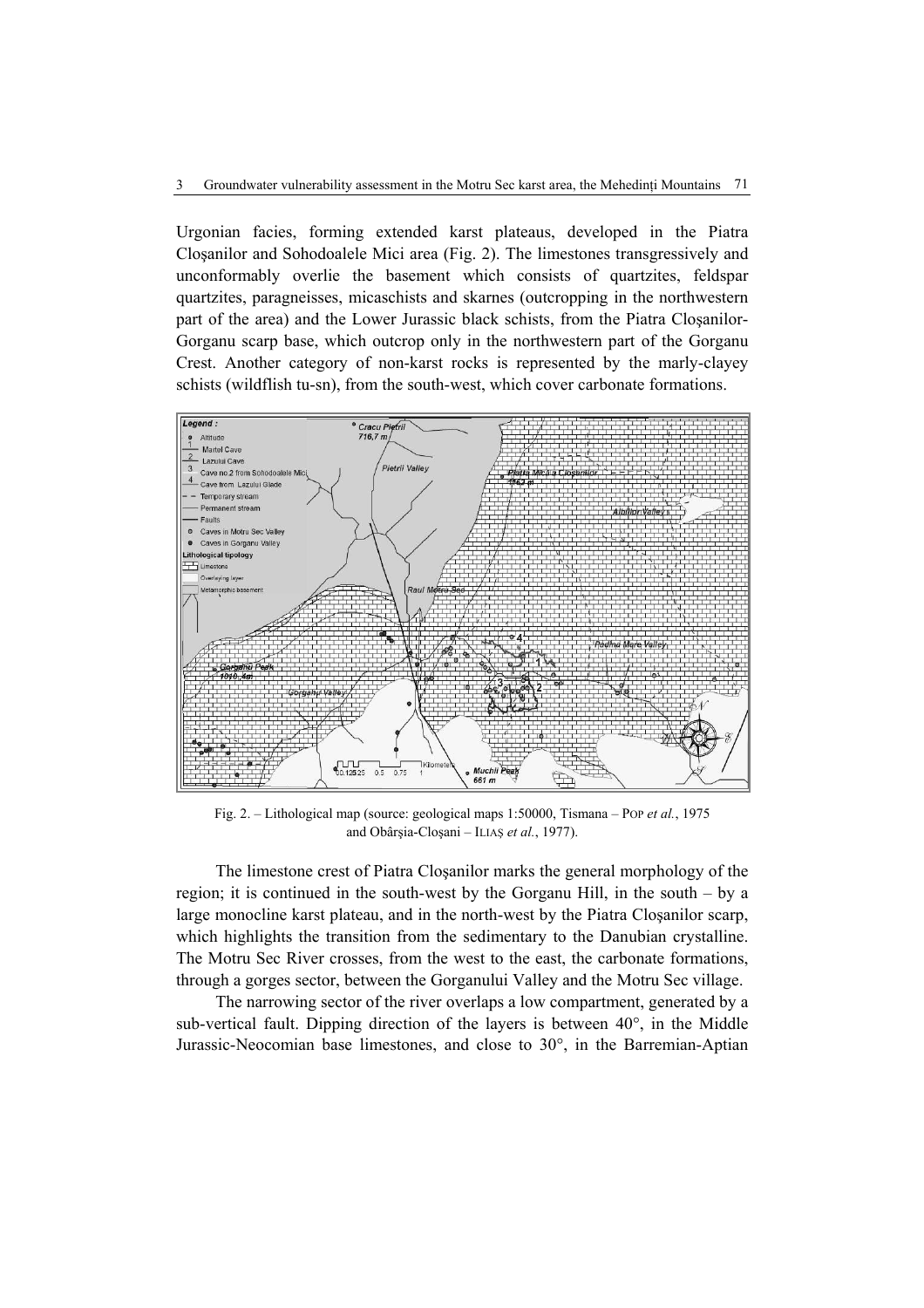limestones. In this sector, the valley slopes are steep and forested, while the river loses most of its debit underground. Near the Martel Cave entrance, during summer, the water is totally catched in the valley thalweg swallow holes and reemerges on a spring line in the Brebina Valley, situated 12 km southward, near Baia de Aramă. The groundwater drainage from the Motru Sec area has been shown by the fluorescein dye-tracing tests performed by I.M.H in 1973. Other elements to complete the area morphology are small suspended valleys in the gorges slopes (Padina Mare Valley, Sohodoalele Mici and Seacă Valley), karren fields, swallow holes and sinkholes, on plateaus surface (Gorganului Hill, Sohodoalele Plateau and Piatra Cloşanilor).

The caves formed on the river slopes were created by Motru Sec or by lateral infiltrations, on three levels: 460–475 m, 395–420 m and 365–375 m (BLEAHU *et al.*, 1976).

Piatra Mică a Cloşanilor (1213 m) reaches the maximum altitude of the studied perimeter, while the minimum altitude was recorded in the Motru Sec Valley (ca. 330 m). Related to these, the karst plateaus on the left and the right side of the Motru Sec River, are developed at an average altitude of 700–800 m. Relief fragmentation ranges between a maximum of 2,8 km/km², at the limestoneswildflish boundary (near the Sohodoalele Mici Plateau area) and 0.1 km/km<sup>2</sup> on the uniform peak of Piatra Cloşanilor.

The average annual air temperature of 9–10°C and the rainfall (900–1000 mm/year), represent favourable conditions for the karst development (DECU *et. al.*, 1967).

#### **3. THE EPIK METHOD**

The EPIK method evaluates the karst groundwater vulnerability bringing forward complexity classes and weighting coefficients for the appraised attributes. These weighting coefficients reflect the attributes relative importance for the karst aquifers protection.

For each analyzed class of attributes, the assessment is made by the class value, multiplied with a weighting coefficient (*α, β, γ, δ*), specific to the protective function of every attribute. After adding all data, the final result provides the protection factor (F), showing therewith the groundwater vulnerability degree. The bigger the sum, the smaller vulnerability value of the referred area is.

The vulnerability assessment can be achieved by following the next formula, a simplified hydrogeological model:

•  $F=(\alpha x E)+(\beta x P)+(\gamma x I)+(\delta x K)$ , wherefore: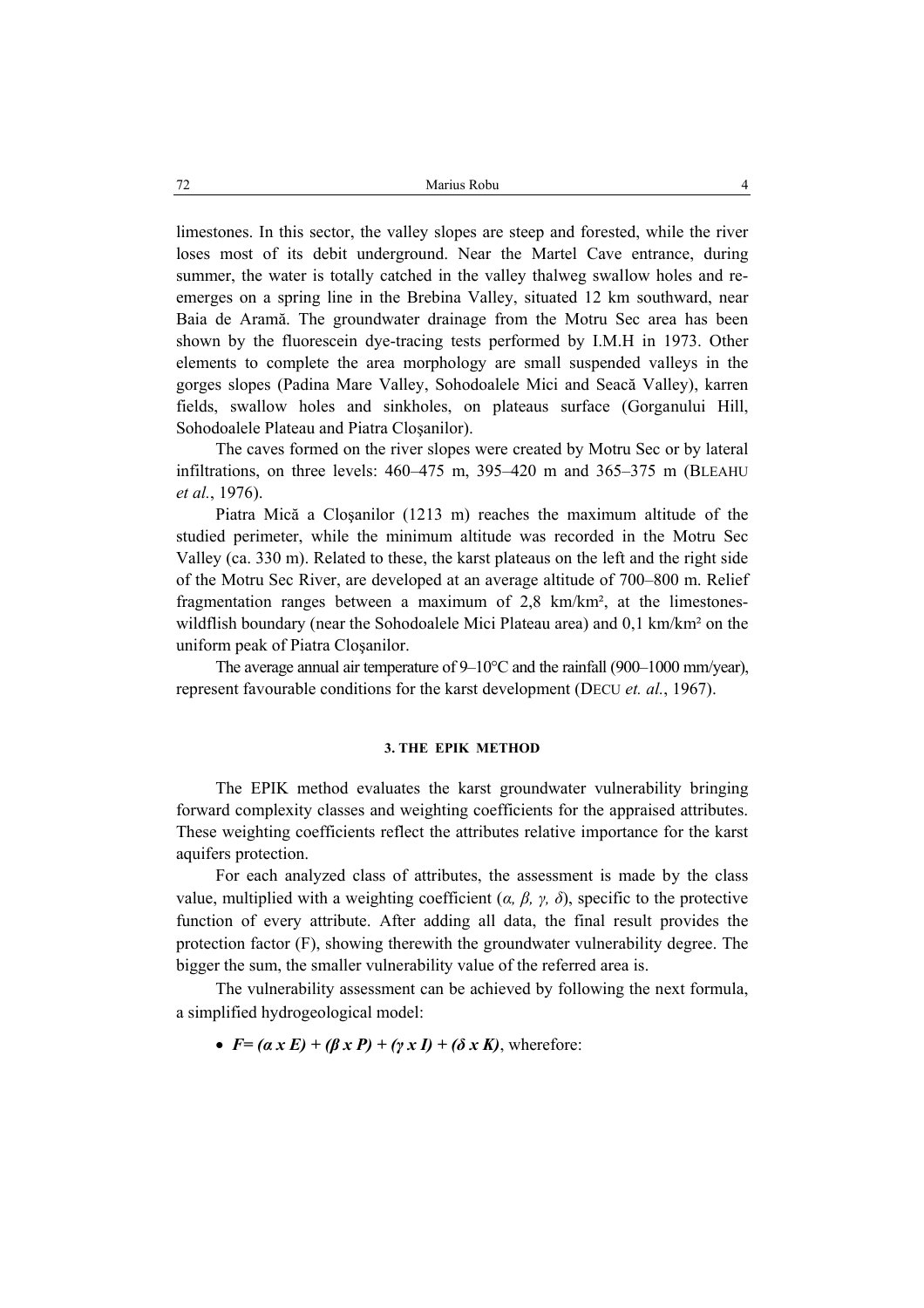#### *Table 1*

### The relative values of the weighting coefficients ( $\alpha$ , β,  $\gamma$ , δ)

| Epikarst (E) | Protective cover | Infiltration<br>conditions | Karst network |  |  |
|--------------|------------------|----------------------------|---------------|--|--|
|              |                  |                            |               |  |  |
|              |                  |                            |               |  |  |

#### *Table 2*

## The EPIK attributes

| Epikarst |  | <b>Protective cover</b> |    |                | <b>Infiltration conditions</b> |  |  |  | Karst network<br>development |    |  |   |  |
|----------|--|-------------------------|----|----------------|--------------------------------|--|--|--|------------------------------|----|--|---|--|
| E1       |  | E٠                      | P. | P <sub>2</sub> | P <sub>3</sub>                 |  |  |  |                              | ıл |  | T |  |
|          |  |                         |    |                |                                |  |  |  |                              |    |  |   |  |

#### 3.1. THE EPIK ATTRIBUTES ASSESSMENT

*Epikarst (E*) "is the subsurface rock layer, affected by karst processes, on 1–2 m to 10–20 m thickness, which represents a contact domain between exokarst and endokarst (epikarst interface), morphologically difficult to delineate, but important due to its role and hydrogeological function. The epikarst is featured by karst voids, carved in the shallow rock layer, and other interconnected rock discontinuities (open fissures, karren, sinkholes etc.), with a distinct hydrogeological function" (GORAN, 2000).

The three epikarst classes  $(E_1, E_2, E_3)$  mapping (Fig. 3) was made on the basis of both the geomorphological studies results and the airborne orthoimagery. Topographic maps (1:25000) were used to identify and to mark the exokarst structures which correspond to the above mentioned epikarst categories. As for all attributes, their maps were obtained in GIS, wherein the classes are evaluated according to Table 2.

For the EPIK method, the epikarst is indirectly described, taking into account the surface geomorphological forms (DOERFLIGER, 1999), by three specific classes:

- $E_1$  *well-developed* epikarst, marked by swallow holes, sinkholes, karren fields and deeply fractured openings (caused by anthropogenic digging or by the use of explosives).
- $E_2$  *moderately developed* epikarst, present in the intermediate zones of sinkholes alignment, dry valleys or medium fissured outcrops.
- E3 *undeveloped or absent* epikarst, defined by the lack or the slow activity of the karst processes, in areas with slightly fissured rocks.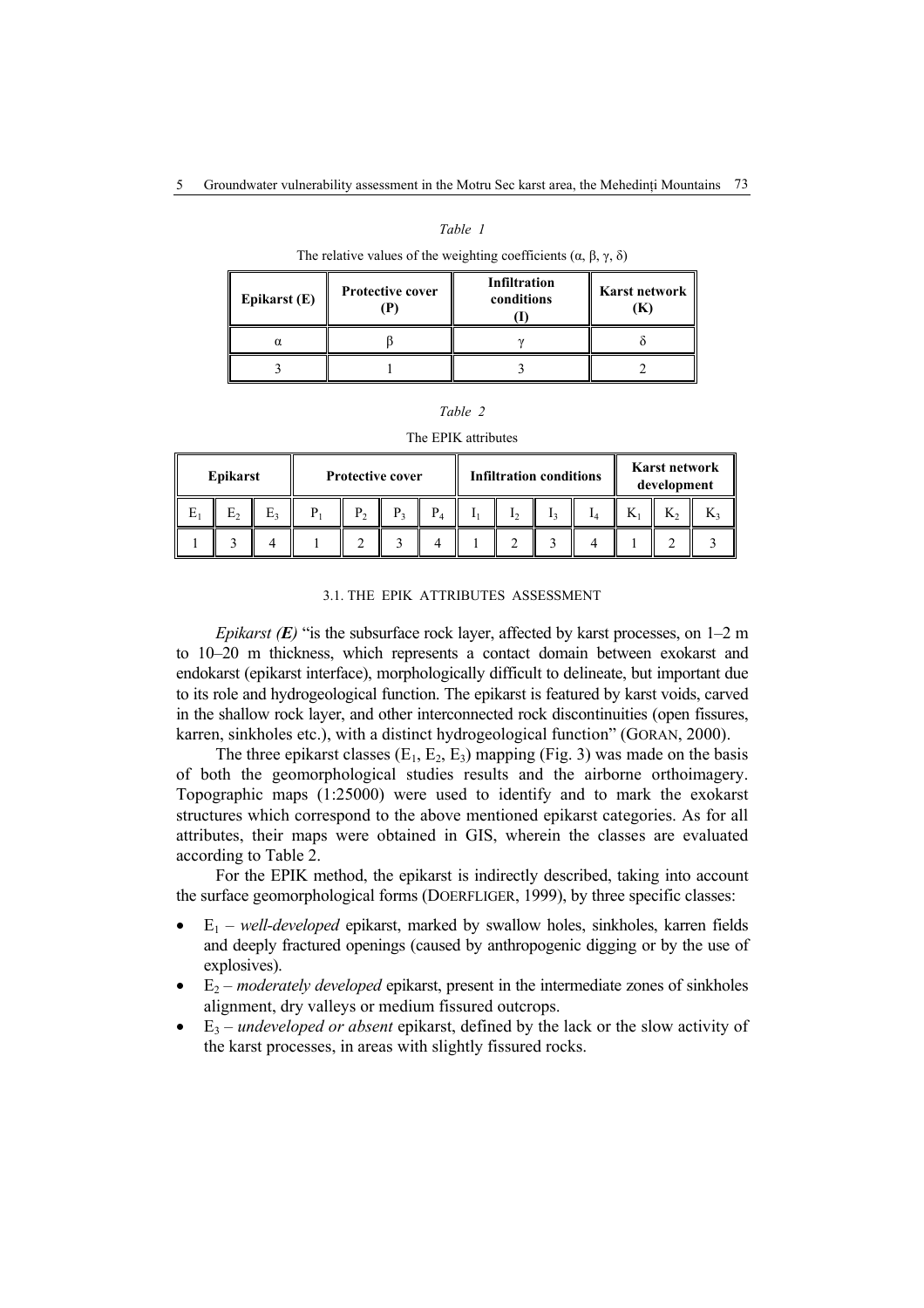

Fig. 3. – Epikarst map.

*Protective cover (P)*. The overlaying deposits represent the upper, unconsolidated zone, which protects the aquifer, being considered one of the most important attributes in groundwater vulnerability assessment. Soil, as well as other shallow formations, has an important mitigation capacity, reducing the contaminant substances impact over aquifers (ZAPROZEC, 1985, cited by DOERFLIGER *et al.*, 1999), due to their specific parameters (physical, chemical and biological properties), such as texture, structure, organic matter content, water saturation degree and hydraulic conductivity.

For the  $P$  attribute assessment, soil, overlaying deposits (quaternary  $$ coluvial or proluvial deposits and clays) are being analyzed, and as a common feature, the deposit thickness is also considered.

The protective cover classes were outlined accordingly to an existing methodology (DOERFLIGER *et al.*, 1999, IURKIEWICZ *et al.*, 2005, VLAICU *et al.*, 2007), by field observations (using the morphological equivalence principle – meaning that lowlands, sinkholes, concave slopes have major soil thickness, while crests, steep slopes, have either a thin soil or no soil at all). The mapping of the four types of protective cover (Fig. 4) was based on field observations, as well as on the study of maps: geological (1:50000 – Tismana, 1975 and Obârşia-Cloşani, 1977; DIACONU, 1983), pedological (1:1000000, R.S.R Atlas, 1976) and topographic, along with airborne orthoimagery.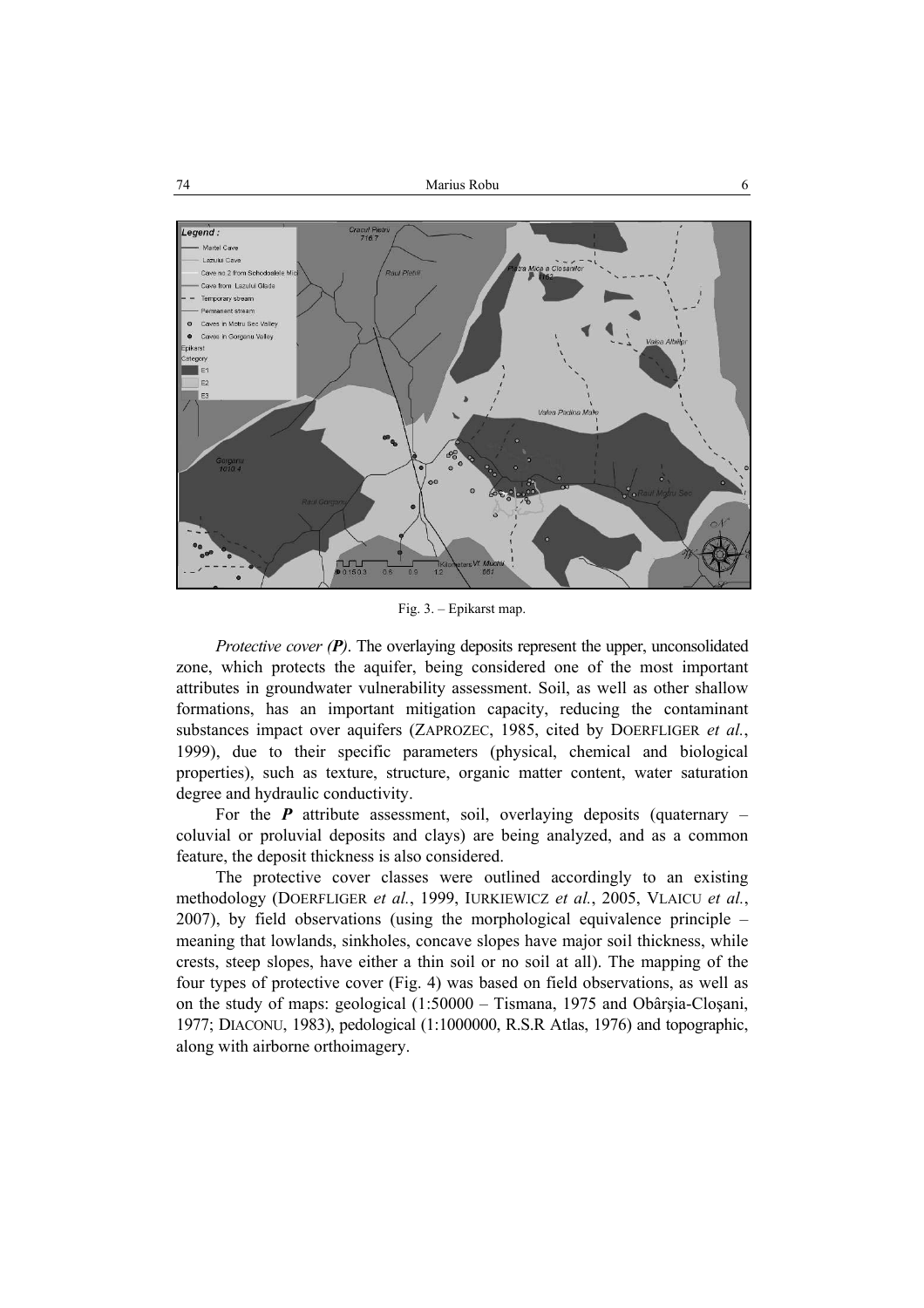The resulting classes are:

- $P_1$  soil or overlaying deposits less than 20 cm thick.
- $P_2$  soil or overlaying deposits 20–100 cm thick.
- $P_3$  soil or overlaying deposits 100–200 cm thick.
- $P_4$  soil or overlaying deposits thicker than 200 cm.



Fig. 4. – Protective cover map.

*Infiltration conditions (I)*. Their assessment was accomplished appealing to criteria slightly different than those used by DOERFLIGER *et al.* (1999). Infiltration conditions mapping (Fig. 5) was worked out by juxtaposing the land use map over the declivity map and airborne orthoimages. The delineation of this attribute first class is especially based on field observations and previous investigations (BLEAHU *et al.*, 1976). The study area is relatively well-forested and the EPIK method does not quantify the infiltration conditions for this kind of terrains.

Therefore, the second and the third class were assessed by following the criteria set up by MUSY (2005):

- $I_1$  perennial or temporary swallow holes, temporary or permanent sinking streams, runoff infiltration.
- $I_2$  areas with slopes less than 10° for arable lands, 25° for meadows and pastures and 35° for forests.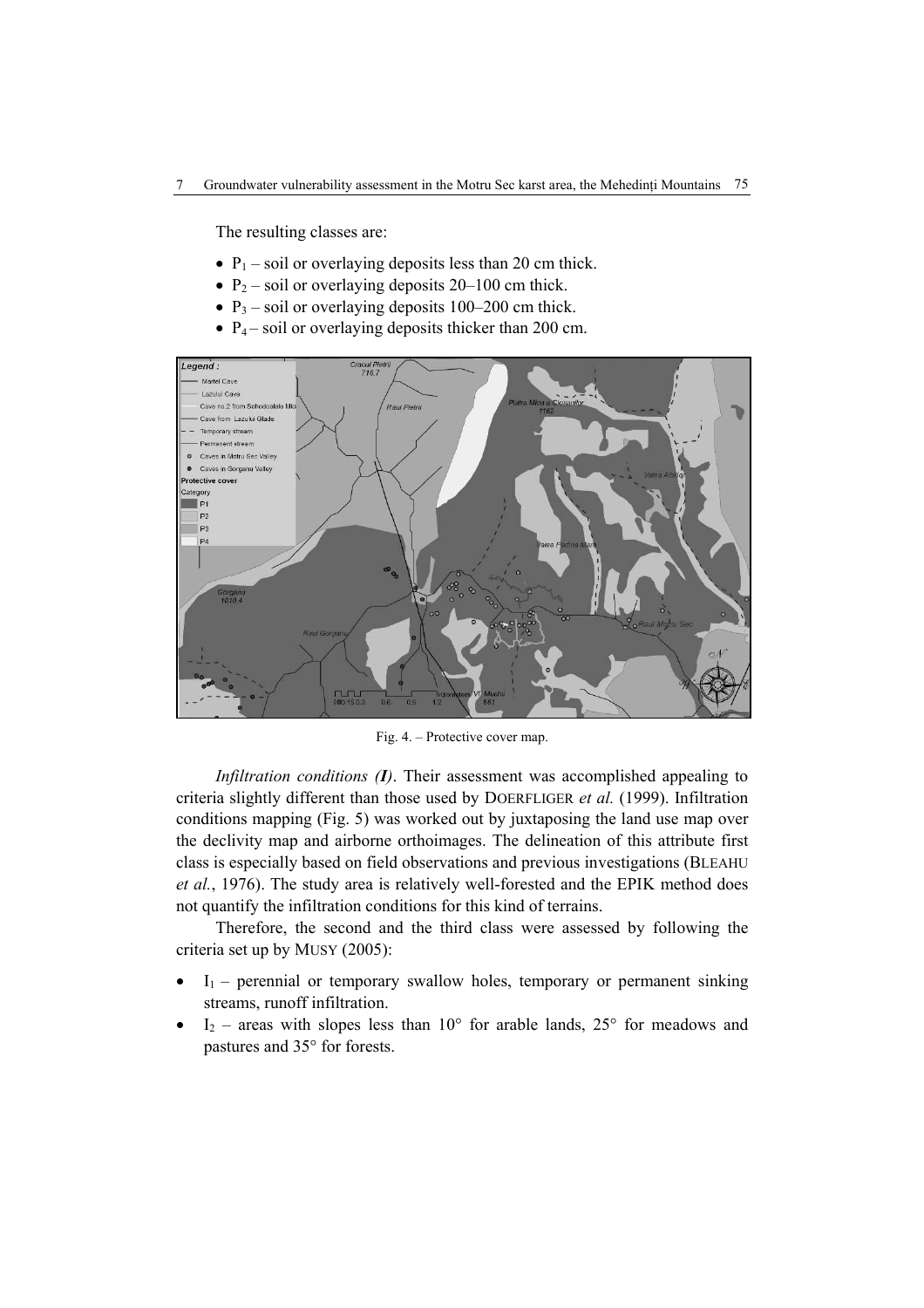| 76<br>Marius Robu |  |
|-------------------|--|
|-------------------|--|

- $I_3$  areas with slopes steeper than 10 $\degree$  for arable lands, 25 $\degree$  for meadows and pastures, and 35° for forests.
- $I_4$  non-karst terrains.



Fig. 5. – Infiltration conditions map.

*Karst network development* (*K)* is defined by the underground system, comprising openings more than 10 mm diameter wide, the minimum value for the turbulent flow to be recorded (BÖGLI, 1980, cited by DOERFLIGER *et al.*, 1999). The K attribute assessment was made by considering speleological archived data, related to the caves, potholes and swallow holes localization and dimensions. The caves with a special morphohydrography (Martel Cave, Lazului Cave, Cave-Pothole No. 2 from Sohodoalele Mici and Cave from Poiana Lazului) were represented in plan by the means of topography (direct aiming traversing, raying) and by GIS methods.

We mention that the karst aquifers vulnerability is influenced by the water flow velocity through aquifers and by the karst system organizational degree. On the basis of the karst network development, the following three classes were established (Fig. 6):

- $K_1$  developed karst network, with large conduits from decimeters to meters;
- $K_2$  less-developed karst network;
- $K_3$  mixed and fissured aquifers.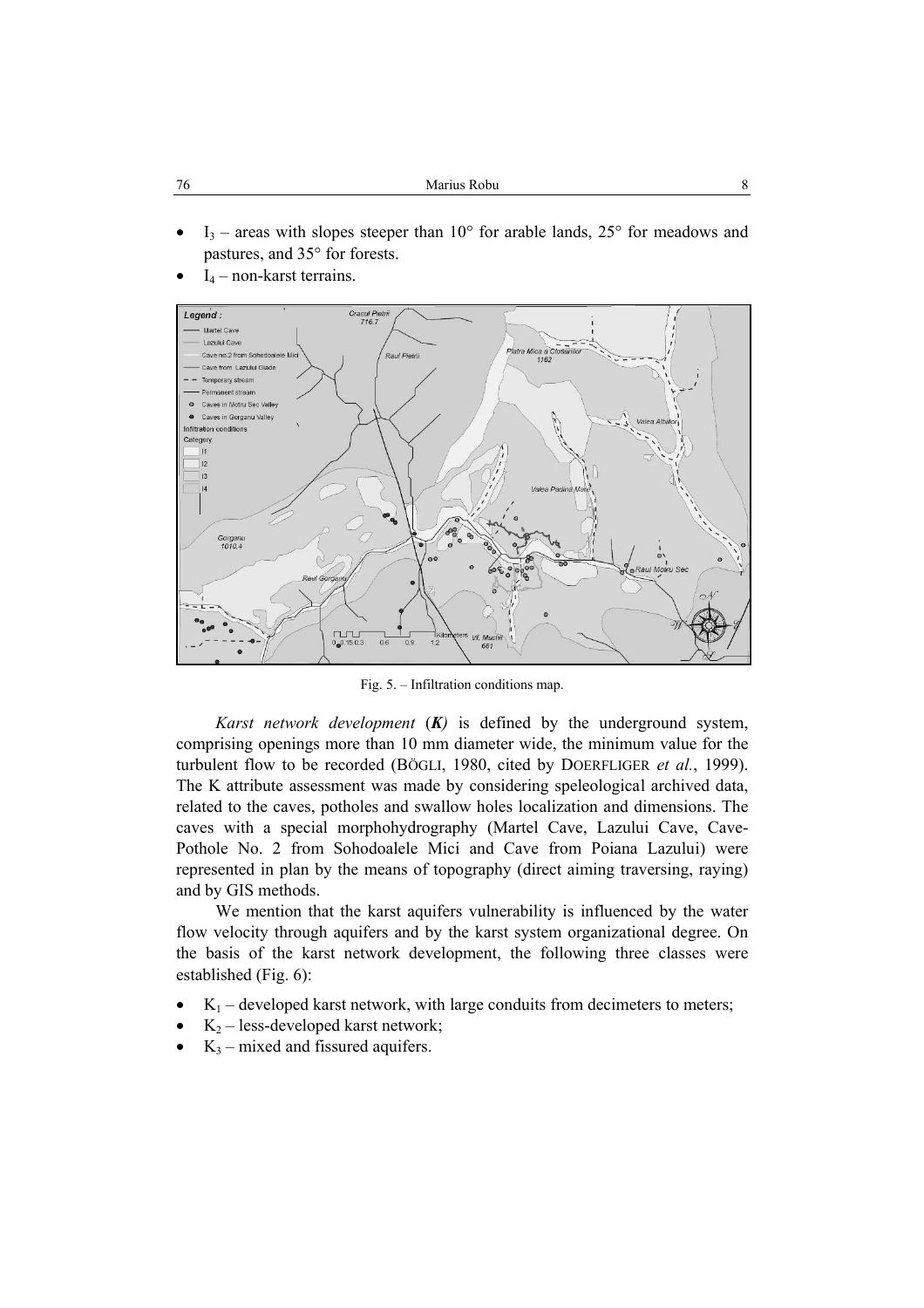

Fig. 6. – Karst network development map.

# **4. RESULTS AND DISCUSSIONS**

*Vulnerability assessment*. The EPIK method was applied in the Motru Sec Basin, the central part of the Piatra Mare-Gorganu karst microunity, the rest of the basin being developed mostly on non-carbonate rocks.

The vulnerability map is the result of the EPIK method parameters assessment, according to a simplified hydrogeological model (DOERFLIGER *et al.,* 1999). The *F* factor values may be divided into four classes of vulnerability: *very high* (9–20), *high* (20–25), *moderate* (25–30) and *low* (30–34). The highest vulnerability category characterizes areas with swallow holes or many concentrated infiltration points, with well-developed epikarst, marked by the lack of protective cover or by the presence of a very thin layer of it. Low vulnerability perimeters are, in most of the cases, steeped surfaces or terrains without karst features.

Groundwater vulnerability study indicates the presence of numerous very highly vulnerable perimeters, located on both sides of the Motru Sec (between the Gorganu Valley and the Motru Sec locality), on the left slope of the Gorganu Valley, on the Piatra Cloşanilor crest and also on the Albiilor Valley. Their common feature is the relatively large density of karst forms. Moderate and low vulnerability areas are either lacked of major karst forms or constituted of nonkarst rocks: the Motru Sec upper catchment, the Pietrele Valley, the Gorganu Valley right slope, the Morii Valley.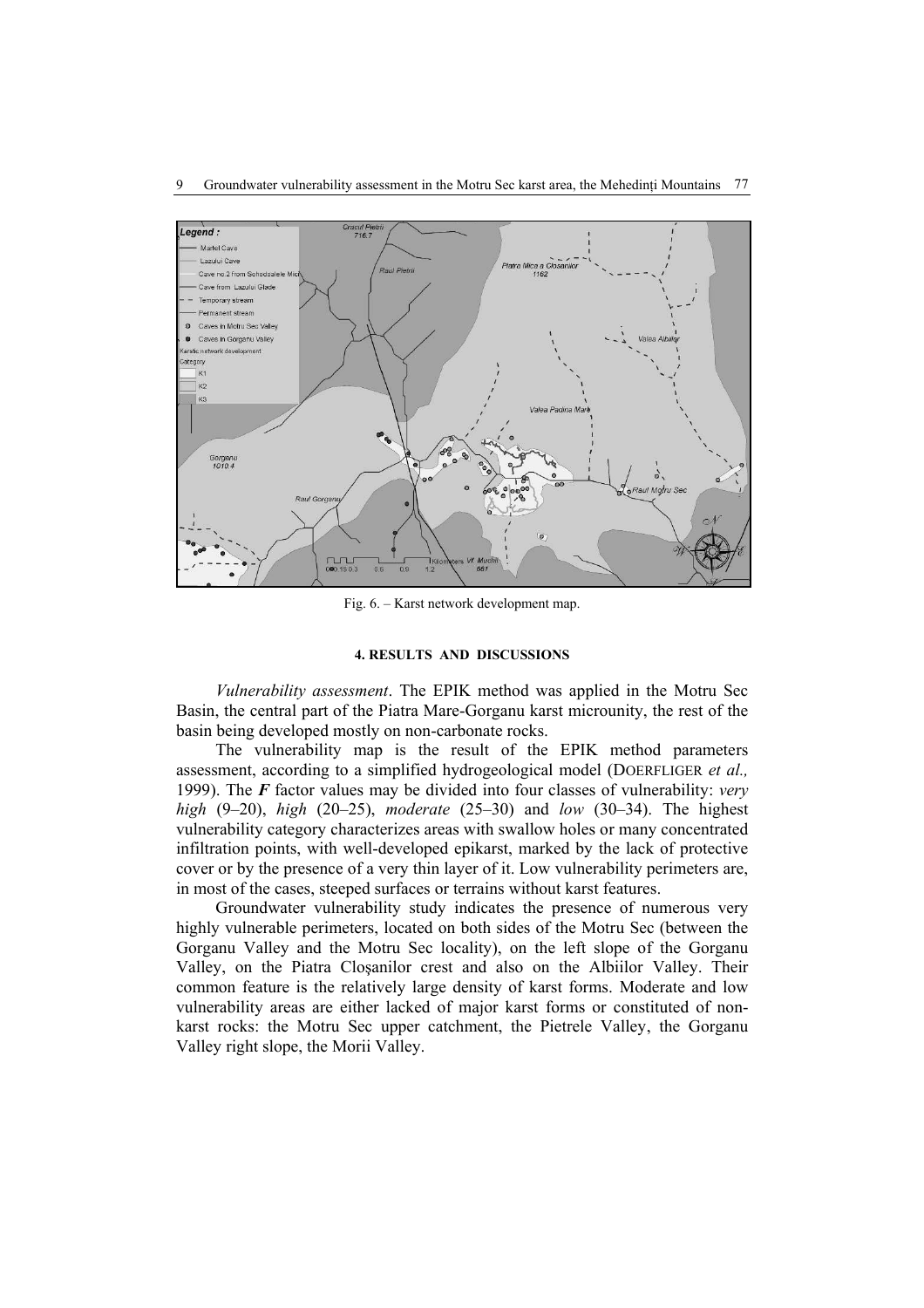

Fig. 7. – Karst vulnerability map.

In the Motru Sec locality area, the very high vulnerability degree is imposed by the large number of swallow holes, located in the thalweg, which drive underground the most of the stream debit. Residual water discharge, manure and waste dumping on the Motru Sec river banks are causing a very severe contamination of surface water and groundwater. Due to the existence of certain drainage systems between the infiltration points from the Motru Sec karst area and the Brebina Valley springs, partially catched for the Baia de Aramă city water supply, we consider necessary an appropriate karst management in the Motru Sec area, particularly focused on the karst water protection.

As a result of the assessment by the EPIK method, it has been shown that, methodologically, protective cover attribute is underestimated comparing to its relevance, regarding karst groundwater vulnerability. The analyses have driven to the conclusion that, in the Motru Sec Basin, areas with very thick (over 200 cm) protective cover have very high vulnerability, such as the lower scarp of Piatra Mică a Cloşanilor, morphologically constituted of an extended colluvial glacis, formed as a consequence of the frost cracking processes from the limestone slope upper part. The very high vulnerability degree is justified by the deposits high permeability. For an accurate assessment of the protective cover we propose that the classes assignation should take into account, beside the deposits thickness, their permeability, which depends on the textural-stratigraphic features (grain size, matrix nature, compressibility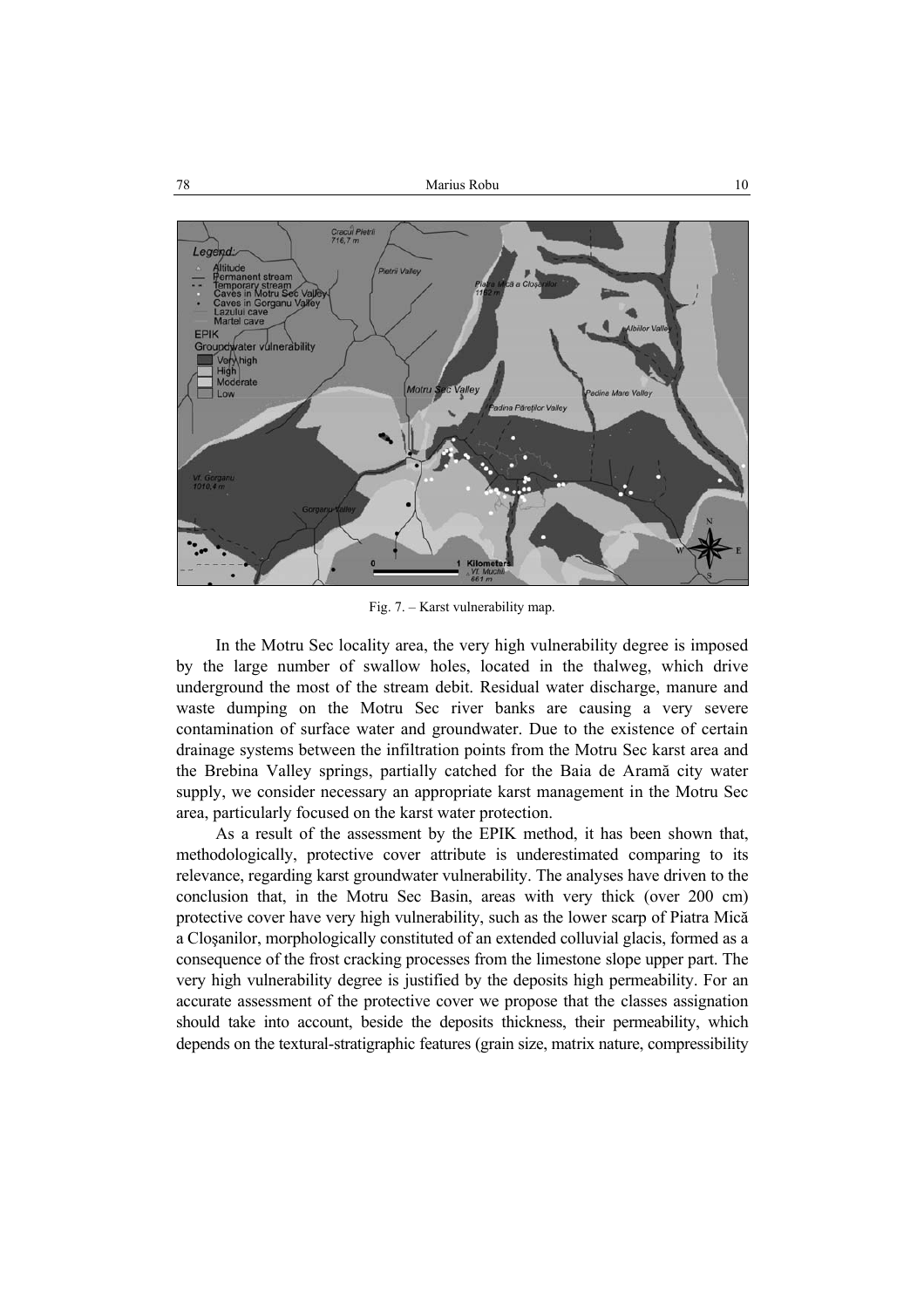degree etc.). Therefore, we state that the conjugated analysis of the main permeability classes – soil, as well as quaternary deposits (Table 3) – along with the thickness classes may represent a more adequate approach.

The vulnerability classes, dependent on the permeability, have been delineated on the basis of BEAR (1972) and the FAO calculated values. *Low, moderate* and *high* vulnerability classes were quantified according to the preexistent methodology (the lower is the parameter value, the higher is its vulnerability). The final assessment of the  $P$  attribute can be performed by arithmetically averaging the two parameters values.

| <b>Permeability classes</b>                   |                | Permeability (cm/s) | <b>Vulnerability</b> | Value |  |
|-----------------------------------------------|----------------|---------------------|----------------------|-------|--|
|                                               | <b>Minimum</b> | <b>Maximum</b>      |                      |       |  |
| Permeable (gravels and<br>sands, silts, soil) | $10^{-6}$      | $10^2$              | High                 |       |  |
| Moderately permeable<br>(marly deposits)      | $10^{-11}$     | $10^{-7}$           | Moderate             |       |  |
| Impermeable (compact<br>clavs)                | $10^{-13}$     | $10^{-12}$          | Low                  |       |  |
|                                               |                |                     |                      |       |  |

*Table 3* 

Protective cover permeability classes

Aiming to improve the EPIK method precision, another series of analyses, regarding the *epikarst* role quantification by indirect methods like infiltration tests, dye-tracing tests, geophysical methods or microtectonic measurements (in order to relieve the drainage plan at epikarst level) should be applied. Moreover, for the *protective cover*, methods focused on the cation exchange capacity (CEC) and the anion exchange capacity (AEC) may be applied (DOERFLIGER *et al.*, 1999).

## **5. CONCLUSIONS**

Intrinsic karst vulnerability assessment in the central area of the Piatra Mare-Gorganu microunity, revealed the presence of some extended, very high, vulnerability areas, on both sides of the Motru Sec River – between the Gorganu Valley and the village entrance, most of the Gorganu Valley left slope, the Piatra Cloşanilor scarp and the Albiilor Valley. Regarding the regional management, the human settlements development and the resource exploitation, a special interest must be paid to very high and high vulnerability areas with karst systems (active caves, swallow holes, karst intermittent springs). Due to their flow capacity, amplified by underground cavities, the karst groundwater may be rapidly contaminated.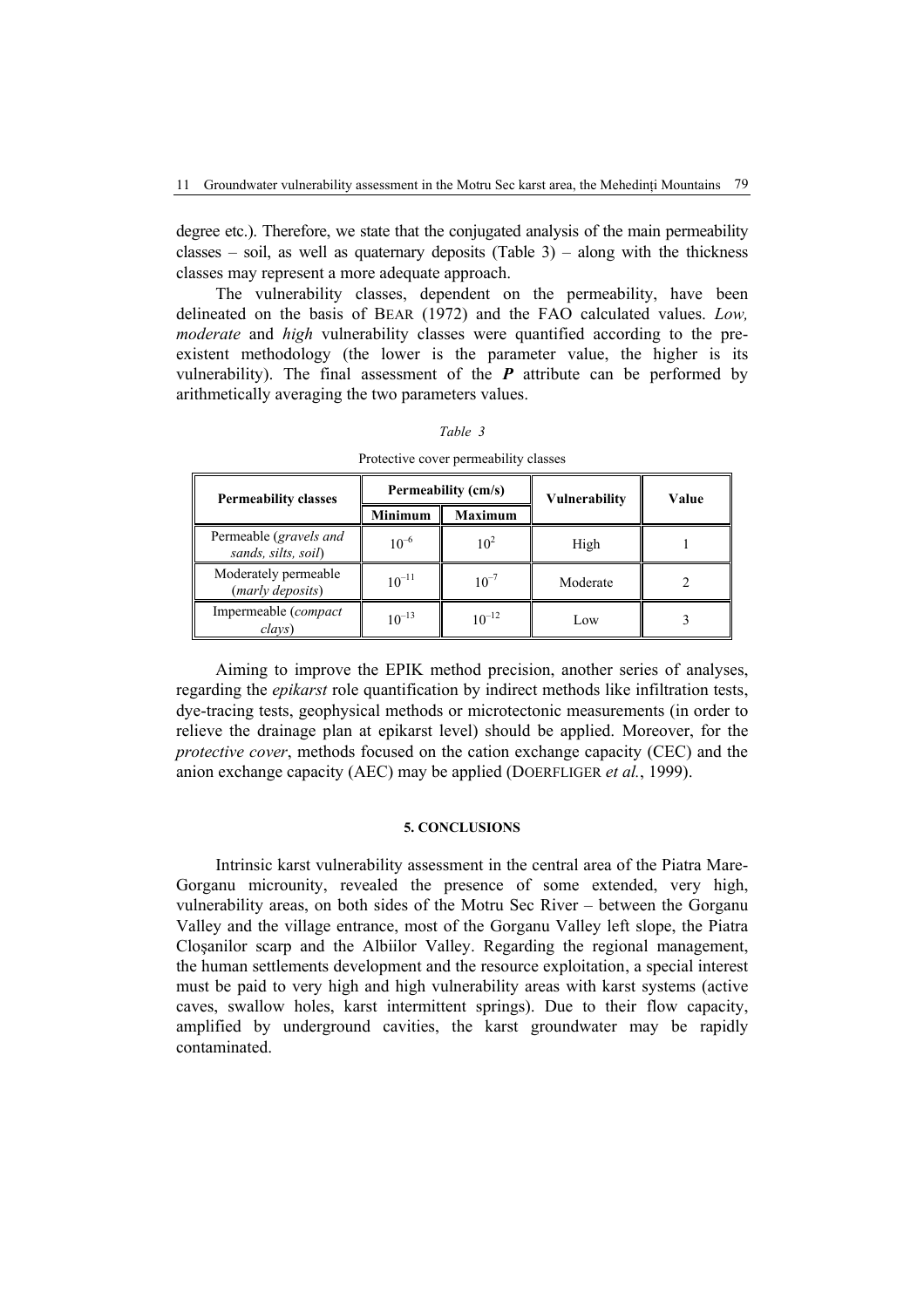Protective cover permeability and thickness appraisal may represent a more accurate karst vulnerability assessment method. It can drive to three vulnerability categories, according to the three major permeability classes: *permeable* (highly vulnerable), *moderately permeable* (moderately vulnerable) and *impermeable*  (lowly vulnerable).

For the improvement of the karst aquifers vulnerability assessment, the quality of the epikarst and protective cover attributes analysis may be raised by appealing to microtectonic studies, infiltration tests, dye-tracing tests, geophysical methods, CEC, AEC. Other parameters should be also quantified, such as structural (faults, bedding planes) or stratigraphic features (deposits compressibility degree), due to their great importance for the karst vulnerability assessment.

*ACKNOWLEDGEMENTS*. The author would like to express his gratitude to Mr. Cristian Goran and to Mr. Marius Vlaicu for the scientific support, to Miss Roxana Ciurean for the English translation and to Mr. Cristian-Mihai Munteanu for the review of the English manuscript. Our study was financially supported by the CNCSIS (NURC) Grant No. 723/2006.

#### REFERENCES

BEAR, J., *Dynamics of Fluids in Porous Media*. Dover Publications, New York, 784 p., 1988.

- BLEAHU, M., DECU, V., NEGREA, ŞT., PLEŞA, C., POVARĂ, I. & VIEHMAN I., *Peşteri din România*. Ed. Ştiinţifică şi Enciclopedică, Bucureşti, 415 p., 1976.
- DECU, A., DECU, V. & BLEAHU, M., *Grottes d'Olténie explorées de 1959 à 1962*. In *Recherches sur les grottes du Banat et d'Olténie*, Ed. CNRS, Paris, 449 p., 1967.
- DIACONU, G., *Considérations concernant la genèse des argiles sur les calcaires de la "Zone Cloşani" – Monts Mehedinţi.* Theoretical and Applied Karstology, **1**, 13–22, 1983.
- DOERFLIGER, N., JEANNIN P.-Y. & ZWAHLEN, F., *Water vulnerability assessment in karst environments: a new method of defining protection areas using a multi-attribute approach and GIS tools (EPIK method)*. Environmental Geology, **39**, 2, 1999.
- FAO, *Soil Permeability*. In *FAO Training Series Soil*. Web site: ftp://ftp.fao.org/FI/CDrom/ FAO\_Training/FAO\_Training/General/x6706e/x6706e09.htm. Cited on March 13th, 2008.
- GORAN, C., *Configuraţia şi dezvoltarea mediului carstic. Aspecte ale complexităţii mediilor naturale*. Teză de doctorat, 620 p., 1999.
- GRECU, F., *Hazarde şi riscuri naturale*. Ed. Universitară, Bucureşti, 168 p., 2006.
- ILIAS, F., CALTAN, N. & VLAD, V., Harta geologică 1:50000, Foaia Obârşia-Cloşani. IGR, Bucureşti, 1977.
- IURKIEWICZ, A., HOROI, V., POPA, R.M., DRĂGUŞIN, V., VLAICU, M. & MOCUŢA, M., *Groundwater vulnerability assessment in a karstic area (Banat Mountains, Romania)* – *Support for water management in protected areas*. Proceedings of the International Conference and Field Seminar "Water Resources and Environmental Problems in Karst – Cvijić 2005", Beograd-Kotor, 127–132, 2005.
- MUSY, A., *Hydrologie générale*. Web site: http//hydram.epfl.ch/e–drologie. Cited on March 13th, 2008.
- POP, GR., BERZA, T., MARINESCU, FL., STĂNOIU, I. & HÂRTOPANU, I., Harta geologică 1:50.000, Foaia Tismana. IGR, Bucureşti, 1975.